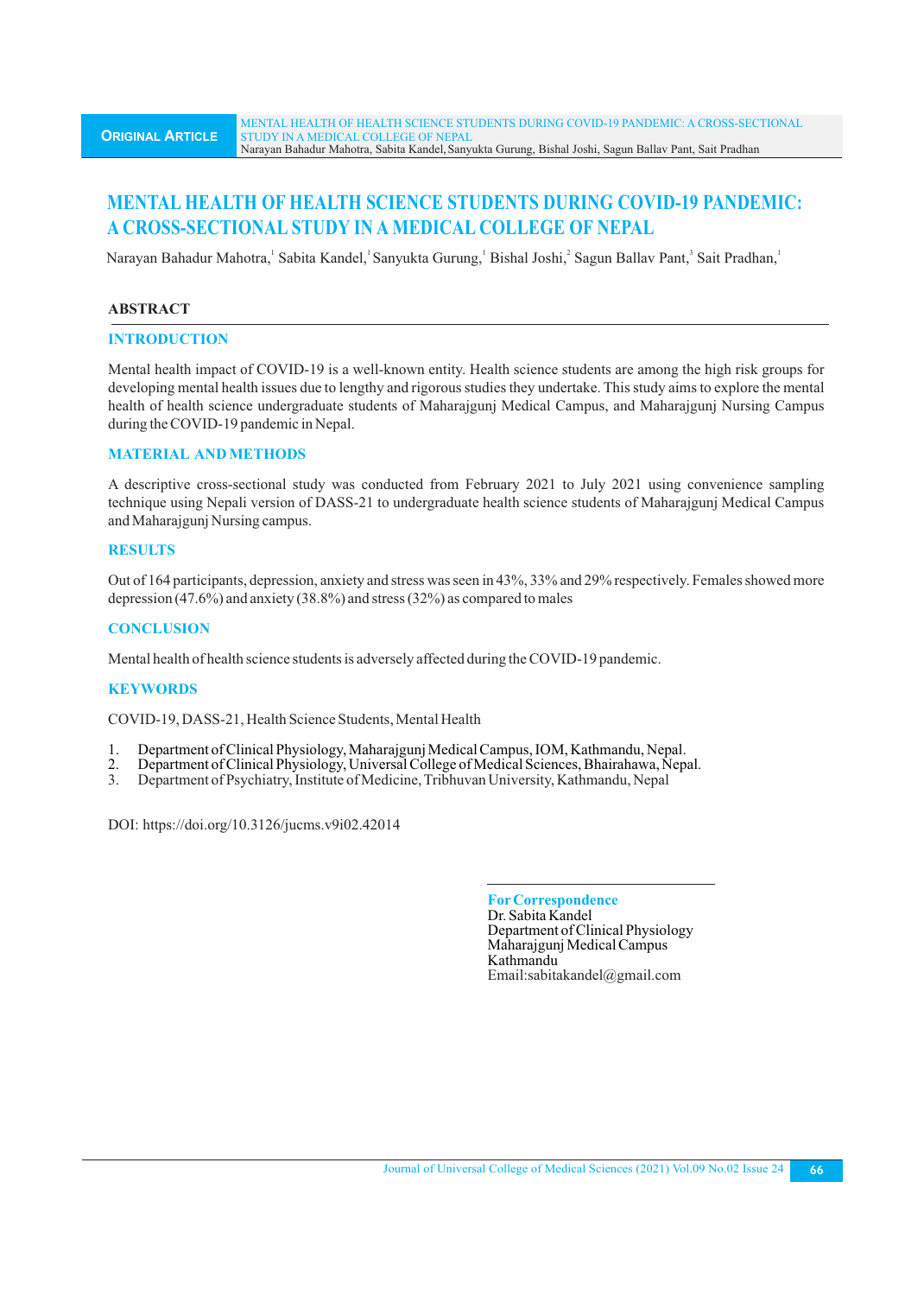#### **INTRODUCTION**

Medical education is known to require enormous time, unsocial hours and hard-work by the students. Stress, anxiety and depressive illness is found to be more common in health science students than others.<sup>14</sup> In the present context, where around two billion people across 220 countries and territories have experienced the adverse impact of COVID-19, effect of this unprecedented situation on the overall health of these high risk group should not be overlooked.<sup>5-8</sup> Limitations imposed during lockdown and the panic situation during COVID era have been known to affect overall health of every individual, more so for the high risk groups such as health science students.<sup>2,3,9,10</sup>

Many institutes across the world are closed due to COVID-19 due to which students had to solely rely on virtual learning for academic activities.<sup>1</sup> The absence of classes, lack of direct supervision by the teachers, transition to online teaching and requirement of technical expertise for effective virtual learning has created a completely different environment for students to adjust and cope. Also, health science students are likely to have minimal practical and clinical exposure during the pandemic which may affect their skill domain.<sup>1,8</sup>In such context, health science students are likely to experience apprehension, inability to cope and other mental health issues in the presence of preexisting academic burden as well as the extra burden to cope to a new way of learning.<sup>2,3,6,9</sup>

Many studies have shown the notable effect of COVID-19 on the mental health of students and other professionals.<sup>9-11</sup> In a prospective longitudinal study conducted in India before and during the COVID outbreak, it was shown that there was significant increase in the level of anxiety and stress on medical students during the outbreak in comparison to before the outbreak. $^{12}$  Similarly, cross-sectional study and online survey conducted in United States on medical student reported that medical students experience significant level of depression, anxiety and stress.<sup>13,14</sup> In context of Nepal, very few published studies could be traced regarding the mental health impact of COVID, particularly in health science students. $24$  Hence this study aims to explore the mental health of health science students during the COVID pandemic in Nepal.

# **MATERIAL AND METHODS**

A descriptive cross-sectional study was conducted from February 2021 to July 2021 with the approval from Ethical Review Committee (Ref:  $336(6-11)^{E2}077-078$ ) of Institute of Medicine, Maharajgunj, Kathmandu. Convenience sampling was adopted for this study. A self-administered questionnaire based on depression anxiety and stress scale-21 items (DASS-

21) was used. A google form that included inclusion and exclusion criteria of the study, information regarding the study and a validated Nepali version of DASS-21 and demographics, was prepared and distributed online among the undergraduate health science students. All students enrolled in the undergraduate health science programme of Maharajgunj Medical Campus and Maharajgunj Nursing Campus, who were in their preclinical years (first two years of medical education) at the time of data collection, who did not have known mental health disease and who were not on medication for any psychiatric illness, were eligible to participate in the study.

DASS-21 was used as a screening tool which is a well validated for screening of anxiety and depression with a very high sensitivity and specificity. <sup>15-18</sup> Nepali version of DASS-21 translated and validated elsewhere was used in this study.<sup>15</sup> This tool contained 21 items with seven items in each of the three sub-scales: depression, anxiety and stress. Response in each items ranged from 0 (did not apply to me at all) to 3 (applied to me very much) in a 4 point likert scale. Item 3,5,10,13,16,17,21 belonged to depression subscale, item 2,4,7,9,15,19,20 belonged to anxiety subscale and item 1,6,8,11,12,14,18 belonged to stress subscale in Nepali version of DASS21.

Scores for each subscale in DASS 21 was calculated as per the DASS manual. Total score for depression subscale was considered as 0-4 normal, 5-6 mild, 7-10 moderate, 11-13 severe, 14 or more extremely severe. Total score for anxiety subscale was considered as 0-3 normal, 4-5 mild, 6-7 moderate, 8-9 severe, 10 or more, extremely severe. Total stress score was considered as 0-7 normal, 8-9 mild, 10-12 moderate, 13-16 severe and 17 and more extremely severe.<sup>17,18</sup>

A pilot study with the sample of 30 students was conducted to examine the validity and reliability of the tool. Reliability of the tool was assessed with cronbach's alpha with the value of 0.82 for depression sub-scale, 0.79 for anxiety sub-scale and 0.84 for stress sub-scale. Convergent validity of DASS-21 showed the significant correlation ( $p<0.05$ ) of more than 0.36 for depression, anxiety and stress construct.

SPSS software version 16 was used for statistical analysis. Descriptive statistics such as mean and standard deviations was calculated for the continuous variables and absolute numbers and percentages for the categorical variables. Chi square tests was used for categorical variables. Level of significance was set at 0.05

### **RESULTS**

The DASS-21 questionnaire was sent to 335 students among which 164 (49%) responded. The majority of the participants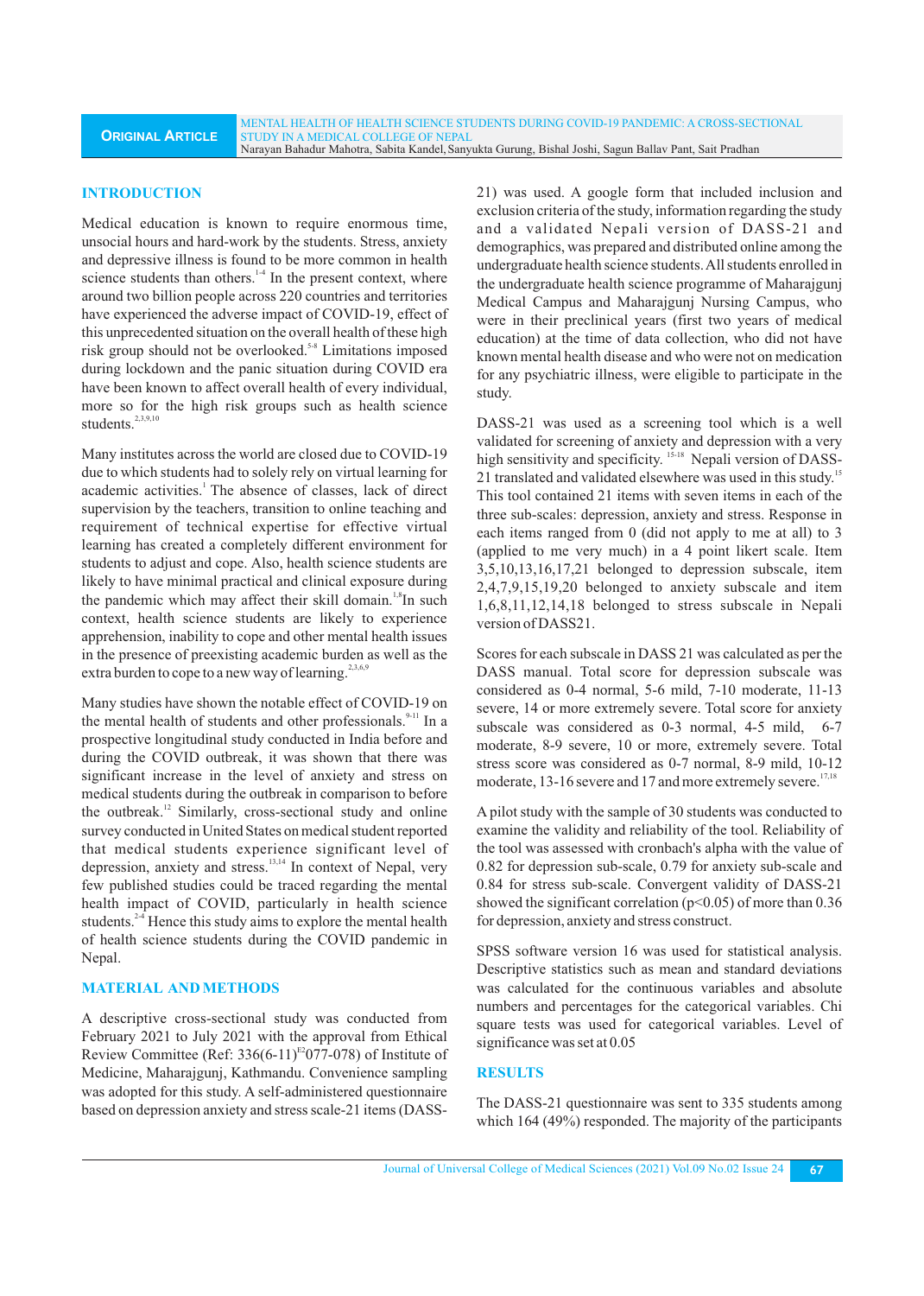were females 103 (62.8%) and 61 (37.2%) were males. Most of the participants were form the Nursing discipline 65 (39.6%). The mean age of the students was  $21.39 \pm 2.45$  years as illustrated in table 1.

**Table 1. General characteristics or the participants in accordance to course of study**

| Course        | $N(\%)$      | Gender       |              |  |
|---------------|--------------|--------------|--------------|--|
|               |              | Male         | Female       |  |
|               |              | $N(\%)$      | N(%          |  |
| Allied health | $27(16.5\%)$ | $13(21.3\%)$ | $14(13.6\%)$ |  |
| Dental        | $18(11\%)$   | $9(14.8\%)$  | $9(8.7\%)$   |  |
| <b>MBBS</b>   | 54 (32.9%)   | $36(59\%)$   | $18(17.5\%)$ |  |
| Nursing       | $65(39.6\%)$ | $3(4.9\%)$   | $62(60.2\%)$ |  |
| Total         | 164 (100%)   | 61(37.2%)    | 103 (62.8%)  |  |

Majority of the students had normal depression score (56.7%), anxiety score (62.8%) and stress score (71.3%). The female participants (47.6%) had a more altered depression scale according to DASS21 in comparison to their male counterparts (36.1%). The anxiety scale was also deranged more among the female participants (38.8%) in comparison to the male participants (34.4%). The stress scale depicted similar results where 32% female participants had more abnormal stress scores whereas, only 23% male participants had abnormal scores. No significant association was seen in normal and altered categories in depression, anxiety and stress among the male and female participants as illustrated in table 2.

**Table 2. Mental health among the participants in accordance to gender**

| Mental            | Total                    | Gender                |                       | Chi-   |
|-------------------|--------------------------|-----------------------|-----------------------|--------|
| <b>Status</b>     | N (%, 95 CI)             | Males                 | Females               | square |
|                   |                          | N (%, 95 CI)          | $N$ (%, 95 CI)        | test:  |
|                   |                          |                       |                       | P-     |
|                   |                          |                       |                       | value  |
| <b>Depression</b> |                          |                       |                       |        |
| Normal            | 93(56.7%, 49.1-64.3)     | 39(63.9%, 51.8-76)    | 54(52.4%, 42.8-62)    | 2.1:   |
| Mild              | 26 (15.9%, 9.5-20.5)     | $7(11.5\%, 3.5-19.5)$ | 19(18%, 10.9-25.9)    | 0.15   |
| Moderate          | 32(19.5%, 13.4-25.6)     | $11(18\%, 8.3-27.6)$  | 21(20%, 12.6-28.2)    |        |
| Severe            | $6(3.7\%, 0.8-6.6)$      | $1(1.6\%, 0-4.7)$     | $5(4.9\%, 0.7-9.1)$   |        |
| Extremely         | $7(4.3\%, 1.2-7.4)$      | $3(4.9\%, 0-10.3)$    | $4(3.9\%, 0.2-7.6)$   |        |
| Severe            |                          |                       |                       |        |
| Anxiety           |                          |                       |                       |        |
| Normal            | $103(62.8\%, 55.4-70.2)$ | $40(66\%, 53.7-77.5)$ | $63(61\%, 51.8-70.6)$ | 0.32:  |
| Mild              | 24 (14.6%, 9.2-20)       | $6(9.8\%, 2.3-17.3)$  | 18(18%, 10.2-25.8)    | 0.57   |
| Moderate          | $18(11\%, 6.2-15.8)$     | $9(14.8\%, 5.9-23.7)$ | $9(8.7\%, 3.3-14)$    |        |
| Severe            | $12(7.3\%, 3.3-11.3)$    | $3(4.9\%, 0-10.3)$    | $9(8.7\%, 3.3-14)$    |        |
| Extremely         | $7(4.3\%, 1.2 - 7.4)$    | $3(4.9\% 0-10.3)$     | $4(3.9\%, 0.2-7.6)$   |        |
| Severe            |                          |                       |                       |        |
| <b>Stress</b>     |                          |                       |                       |        |
| Normal            | $117(71.3\%, 64.4-78.2)$ | 47 (77%, 66.4-87.6)   | 70 (68%, 59-77)       | 1.5:   |
| Mild              | 28 (17.1%, 11.3-22.9)    | $8(13.1\%, 4.6-21.6)$ | 20 (19.4%, 11.8-27)   | 0.21   |
| Moderate          | $9(5.5\%, 2-9)$          | $3(4.9\%, 0-10.3)$    | $6(5.8\%, 1.3-10.3)$  |        |
| Severe            | $7(4.3\%, 1.2-7.4)$      | $2(3.3\%, 0-7.8)$     | $5(4.9\%, 0.7-9.1)$   |        |
| Extremely         | $3(1.8\%, 0-3.8)$        | $1(1.6\%, 0-4.7)$     | $2(1.9\%, 0-4.5)$     |        |
| Severe            |                          |                       |                       |        |
| Total $(n\%)$     | $164(100\%)$             | 61(37.2%)             | $103(62.8\%)$         |        |
|                   |                          |                       |                       |        |

The students from the Dental stream had the most altered depression scale scores (50%) followed by Allied health sciences (48.1%), MBBS (46.3%) and Nursing (36.9%) respectively. The anxiety scale was most deranged among the Allied health science students (48.1%), followed by Dental (44.4%), Nursing (33.8%) and MBBS (33.3%) students. The stress scale was most altered among Dental students (38.9%) followed by Allied health science (37%), MBBS (27.8%) and Nursing (23.4%) students respectively. No significant association was seen in normal and altered categories in depression, anxiety and stress among para medical and medical students as illustrated in table 3.

**Table 3. Mental Health among the participants in accor dance to course of study**

| Mental                         | Course of study       |                         |                         |                                  | Chi-                        |
|--------------------------------|-----------------------|-------------------------|-------------------------|----------------------------------|-----------------------------|
| <b>Status</b>                  | Para medical          |                         | Medical                 |                                  | square<br>test; P-<br>value |
|                                | Allied<br>N (%, 95CI) | Nursing<br>N (%, 95 CI) | Dental<br>N (%, 95 CI)  | <b>MBBS</b><br>$N(\%, 95)$<br>CI |                             |
| Depressio<br>n<br>Normal       | $14(52\%, 33-71)$     | $41(63\%, 51-75)$       | $9(50\%, 27-73)$        | 29(54%, 40)<br>67)               | 0.81;<br>0.37               |
| Mild                           | $3(11\%, 0-22.9)$     | $13(20\%, 10-30)$       | $2(11\%,0-$<br>25.6)    | $8(15\%, 5-$<br>24)              |                             |
| Moderate                       | $8(30\%, 12-47)$      | $8(12.3\%, 4-20)$       | $4(22\%, 3 -$<br>41.4)  | 12(22%, 11<br>33)                |                             |
| Severe                         |                       | $1(1.5\%, 0-4.5)$       | 2(11.1%,0-<br>26)       | $3(5.6\%, 0 -$<br>11.7)          |                             |
| Extremely<br>Severe<br>Anxiety | $2(7\%, 0-17.3)$      | $2(3.1\%, 0-7.3)$       | $1(6\%, 0-16.2)$        | $2(3.7\%, 0 -$<br>8.7)           |                             |
| Normal                         | 14(51.9%, 33-71)      | 43(66%, 55-78)          | $10(56\%, 33-$<br>79)   | 36(67%,54<br>79)                 | 0.65:<br>0.80               |
| Mild                           | $6(22\%, 6.5-37.9)$   | 12(19%, 9-27.9)         | $2(11\%, 0)$<br>25.6)   | $4(7.4\%, 0.4)$<br>(14)          |                             |
| Moderate                       | $2(7.4\%, 0-17.3)$    | $5(7.7\%, 1.2-14)$      | $2(11\%, 0)$<br>25.6)   | $9(17\%, 7$ -<br>27)             |                             |
| Severe                         | $2(7.4\%, 0-17.3)$    | $5(7.7\%, 1.2-14)$      | 3(17%, 0)<br>33.9)      | $2(3.7\%,0 -$<br>8.7)            |                             |
| Extremely<br>Severe            | $3(11.1\%, 0-22.9)$   | ÷                       | $1(5.6\%,0)$ -<br>16.2) | $3(5.6\%, 0 -$<br>11.7)          |                             |
| <b>Stress</b>                  |                       |                         |                         |                                  |                             |
| Normal                         | $17(63\%, 45-81)$     | 50(77%, 67-87)          | 11(61%, 39-<br>84)      | 39(72%,60<br>84)                 | 0.23;<br>0.64               |
| Mild                           | $5(18.5\%, 4-33)$     | $10(15\%, 7-24)$        | 4(22%<br>41.4)          | 9(16.7%,7-<br>27)                |                             |
| Moderate                       | $1(3.7\%, 0-10.8)$    | $3(4.6\%, 0-9.7)$       | $1(5.6\%,0)$ -<br>16.2) | 4(7%,0.4-<br>14.4)               |                             |
| Severe                         | $4(15\%, 1.4-28.2)$   | $1(1.5\%, 0-4.5)$       | 2(11.1%,0-<br>26)       |                                  |                             |
| Extremely<br>Severe            |                       | $1(1.5\%, 0-4.5)$       |                         | $2(3.7\%, 0 -$<br>8.7)           |                             |

The majority of the students were above the age of 20 years. The majority of the students reported normal status in depression, anxiety and stress. No significant association was seen in normal and altered categories among the age group less than 20 years and more than 20 years as illustrated in table 4.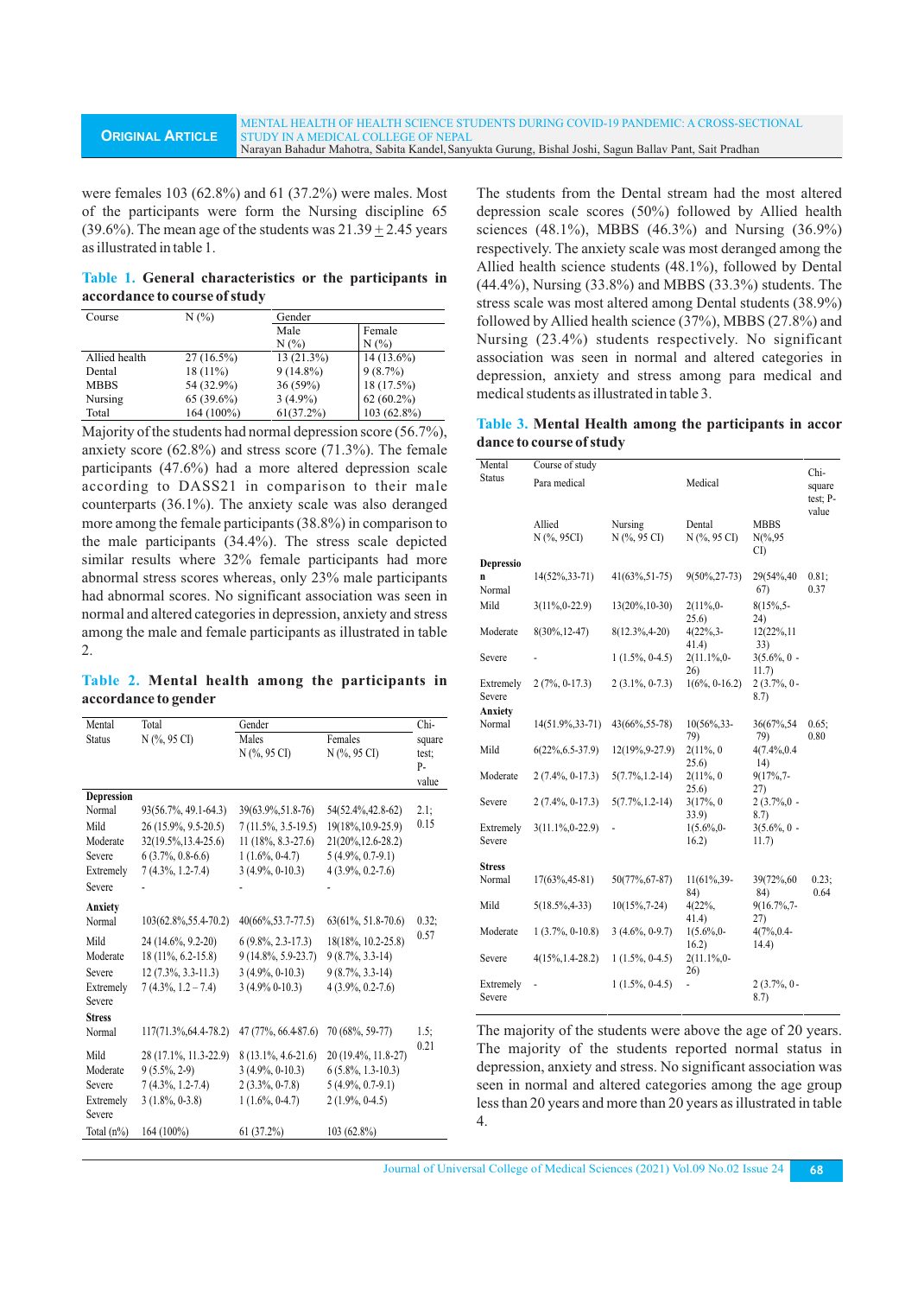**ORIGINAL ARTICLE** MENTAL HEALTH OF HEALTH SCIENCE STUDENTS DURING COVID-19 PANDEMIC: A CROSS-SECTIONAL STUDY IN A MEDICAL COLLEGE OF NEPAL Narayan Bahadur Mahotra, Sabita Kandel,Sanyukta Gurung, Bishal Joshi, Sagun Ballav Pant, Sait Pradhan

| Mental Status           | Age groups in years     |                                    | Chi-square test; P - |  |
|-------------------------|-------------------------|------------------------------------|----------------------|--|
|                         | $<$ 20                  | >20                                | value                |  |
| <b>Depression</b>       |                         |                                    |                      |  |
| Normal                  | $37(56.1\%, 44.1-68.1)$ | 56 (57.1%, 47.3-66.9)              | 0.19;0.89            |  |
| Mild                    | $10(15.2\%, 6.5-23.9)$  | $16(16.3\%, 9-23.6)$               |                      |  |
| Moderate                | 13 (19.7%, 10.1-29.3)   | 19 (19.4%, 11.6-27.2)              |                      |  |
| Severe                  | $4(6.1\%, 0.3-11.9)$    | $2(2\%, 0-4.8)$                    |                      |  |
| <b>Extremely Severe</b> | $2(3\%, 0-7.1)$         | $5(5.1\%, 0.7-4.80)$               |                      |  |
| Anxiety                 |                         |                                    |                      |  |
| Normal                  | 44 (66.7%, 55.3-78.1)   | 59 (60.2%, 50.5-69.9)              | 0.71;0.40            |  |
| Mild                    | $8(12.1\%, 4.2-20)$     | 26 (16.3%, 9.0-23.6)               |                      |  |
| Moderate                | $8(12.1\%, 4.2-20)$     | $10(10.2\%, 4.2-16.2)$             |                      |  |
| Severe                  | $3(4.5\%, 0.9.5)$       | $9(9.2\%, 3.5-14.9)$               |                      |  |
| <b>Extremely Severe</b> | $3(4.5\%, 0.9.5)$       | $4(4.1\%, 0.2-8)$                  |                      |  |
| <b>Stress</b>           |                         |                                    |                      |  |
| Normal                  | $47(71.2\%, 60.3-82.1)$ | $70(71.4\%, 62.5-80.3)$ 0.01; 0.98 |                      |  |
| Mild                    | $11(16.7\%, 7.7-25.7)$  | $17(17.3\%, 9.8-24.8)$             |                      |  |
| Moderate                | $4(6.1\%, 0.3-11.9)$    | $5(0.05\%, 0.7-9.5)$               |                      |  |
| Severe                  | $3(4.5\%, 0.9.5)$       | $4(0.04\%, 0.17-8)$                |                      |  |
| <b>Extremely Severe</b> | $1(1.5\%, 0-4.4)$       | $2(0.02\%, 0-0.05)$                |                      |  |
| Total N $(\%)$          | 66 (40.2%)              | 98 (59.8%)                         |                      |  |

### **Table 4.Mental health according to age group**

#### **DISCUSSION**

In the present study, we assessed mental health of health science students of a medical college during COVID pandemic. It was demonstrated that 43% of the participants were depressed, 33% of the participants were anxious and 29% of the participants had different degrees of stress. The prevalence of depression in the present study is slightly higher than the prevalence of depression in medical students during non COVID situation worldwide and in Nepal as quoted by other studies.<sup>19,20,22,23</sup> This could probably be explained by presence of extra stressors and unfamiliar situation during COVID pandemic.<sup>20</sup> This study also showed higher prevalence of depression in female participants (48%) than male participants (36%). This finding supports the already known fact that females tend to have higher prevalence of depression than male. However, no significant association was seen statistically between females and depression.<sup>21</sup> Similarly, prevalence of anxiety and stress among the health science students was 33% and 29% respectively. This finding from the study is similar to other study by Basheti et al done in Jordan. $^{24}$  On stream wise analysis, most of the dental students had altered depression scale (50%) as well as stress (48%) and most of allied health sciences students had altered anxiety scale (39%). This finding will be less reliable considering the small number of participants in dental (11%) and allied health sciences (16.5%) stream. Similarly, on age wise analysis, students less than 20 years and more than 20 years had no significant association with depression, anxiety and stress statistically. The study did not explore the contributing factors in depression, anxiety and stress but added on to the previous

work regarding mental health of health science students during the COVID pandemic. Due to the cross sectional design, the study was unable to look at the long-term effect of COVID on the mental health of the participants. Also being a cross-sectional study the causal relationship between the COVID situation and higher prevalence of anxiety and depression could not be established. However, the finding of the study suggests that it is high time to start programs focusing on the student's mental health.

#### **CONCLUSION**

Mental health of health science students is adversely affected during the COVID pandemic. Hence, we recommend student focused support programs and counseling session for students particularly in health science institutes.

# **CONFLICTOFINTEREST**

None

#### **ACKNOWLEDGEMENTS**

Researchers would like to express heartfelt thanks to all the participants of the study for their time and effort.

#### **REFERENCES**

- 1. Sandhu P, de Wolf M. The impact of COVID-19 on the undergraduate medical curriculum. Medical Education Online. 2020 Jan 1;25(1):1764740.
- 2. Azad N, Shahid A, Abbas N, Shaheen A, Munir N. Anxiety and depression in medical students of a private medical college. Journal of Ayub Medical College Abbottabad. 2017 Jan 25;29(1):123-7.
- 3. Risal A, Shikhrakar S, Mishra S, Kunwar D, Karki E, Shrestha B, Khadka S, Holen A. Anxiety and Depression during COVID-19 Pandemic among Medical Students in Nepal.
- 4. Bhandari A, Bhatta N. Psychological Effects of COVID-19 and Its Measures in Nepalese Medical Students. JNMA: Journal of the Nepal Medical Association. 2020 Oct;58(230):820.
- 5. Worldometer. COVID-19 Coronavirus Pandemic. Available from https://www.worldometers.info [Accessed  $31<sup>st</sup>$  July 2021]
- 6. Mahato P, Tamang P, Simkhada P, Shahi P, van Teijlingen E, Aryal N, Regmi P. Effects of COVID-19 during lockdown in Nepal. Europasian Journal of Medical Sciences. 2020 Jun 13;2:105-10.
- 7. The Kathmandu Post. Nepal's Lockdown 2.0, New Covid Curbs on Travel. Available from: https://kathmandupost.com /money/2021/04/28/explained-nepal-s-lockdown-2-0-newcovid-curbs-on-travel [Accessed on  $31<sup>st</sup>$  July 2021].